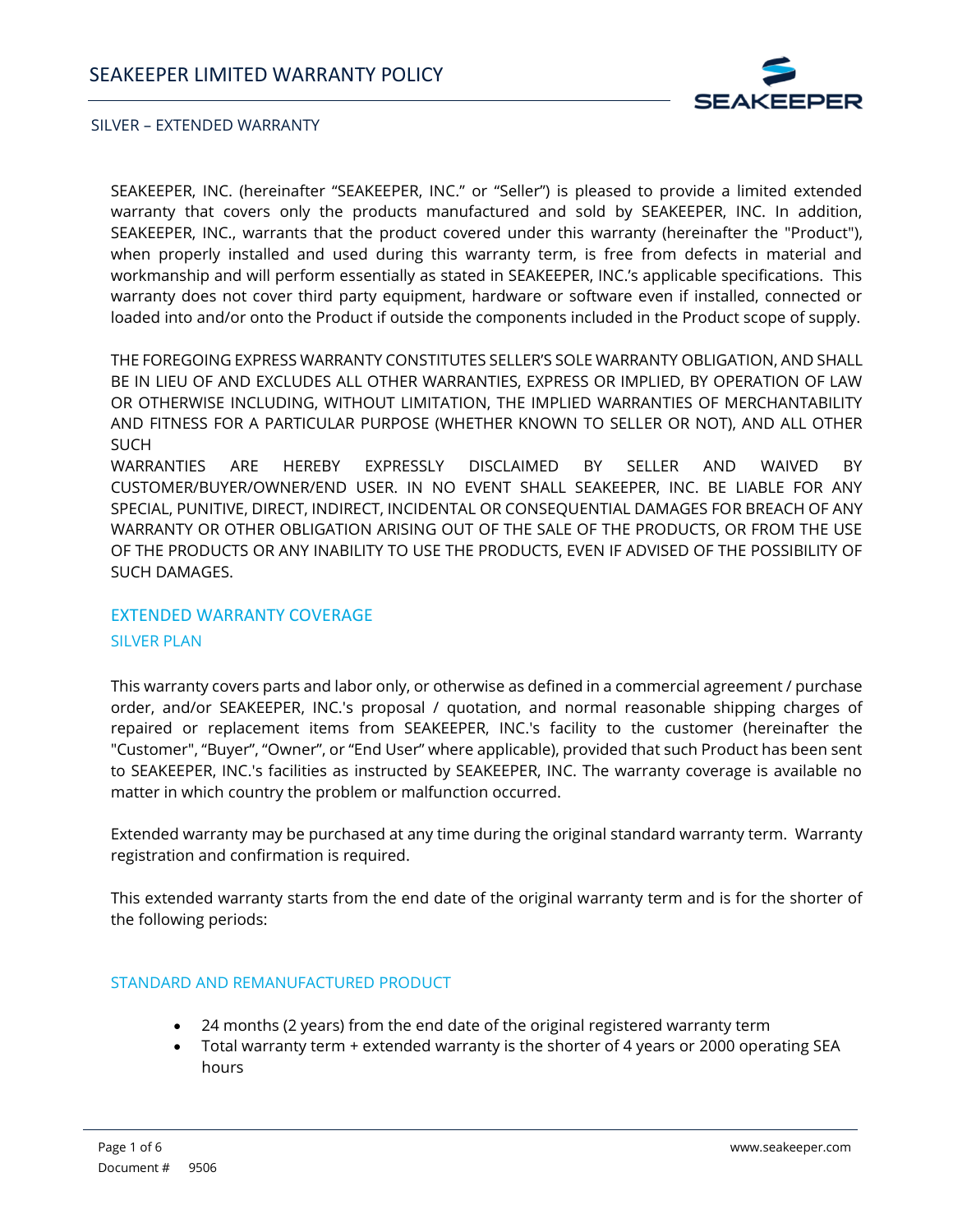

## EXTENDED WARRANTY ACTIVATION

After purchase of an extended warranty, an extended Warranty Registration(s) must be fully completed and sent to SEAKEEPER, INC., for review, approval and registration.

"Owner" is defined as the first retail customer (purchaser), or subsequent customer (by transfer), of the SEAKEEPER Product as identified in SEAKEEPER warranty registration(s).

## EXTENDED WARRANTY VERIFICATION & PERFORMANCE

Before any warranty work is performed, verification of the warranty status must be confirmed by SEAKEEPER, INC., or a SEAKEEPER, INC., certified DEALER (hereinafter "DEALER").

Written notice of claimed defect(s) must be given to SEAKEEPER, INC., within the Warranty Period, and within 30 (thirty) days from the date any such defect is first discovered. If any part of the Product is believed to be defective the Customer/End User or its permitted transferee shall notify SEAKEEPER, INC., and send a photograph of the Product Serial Number and any known defective part and a photograph of the hours shown on the Product display screen, together with any other information reasonably requested by SEAKEEPER, INC. to analyze the problem and confirm the warranty coverage.

SEAKEEPER, INC., will repair or replace the Product, or part of the Product, proven to be defective, at its sole discretion, in a timeframe provided by SEAKEEPER, INC., on a reasonable best effort basis. SEAKEEPER, INC., will, in its sole discretion, provide options for repair, replacement using either a factory remanufactured Product or new Product depending on availability.

SEAKEEPER, INC., supplied parts must be installed by a SEAKEEPER, INC., factory technician or DEALER and operation confirmed for this warranty to remain in effect, unless otherwise explicitly authorized and agreed upon by SEAKEEPER, INC.

SEAKEEPER, INC., Product replaced as part of this warranty will be covered under this warranty for the remainder of the original full Product warranty term, unless the original warranty termination date is less than 6-months from the installation date of the replacement Product(s), at which time the replacement Product(s) will be covered by a limited 6-month warranty from the date of installation.

SEAKEEPER, INC., will pay reasonable travel and labor costs of a SEAKEEPER, INC., factory technician or by a DEALER technician, in SEAKEEPER'S sole discretion. Approval from SEAKEEPER, INC. must be in writing prior to travel and performance of service work.

• Travel coverage does not apply to the DC Powered Models Seakeeper 1, Seakeeper 2, or Seakeeper 3

SEAKEEPER, INC. warrants that its software and hardware designed for use with the Product will execute its programming instructions when properly installed and used. SEAKEEPER, INC. does not guarantee that the operation of the Product or software, or hardware will be uninterrupted or free of errors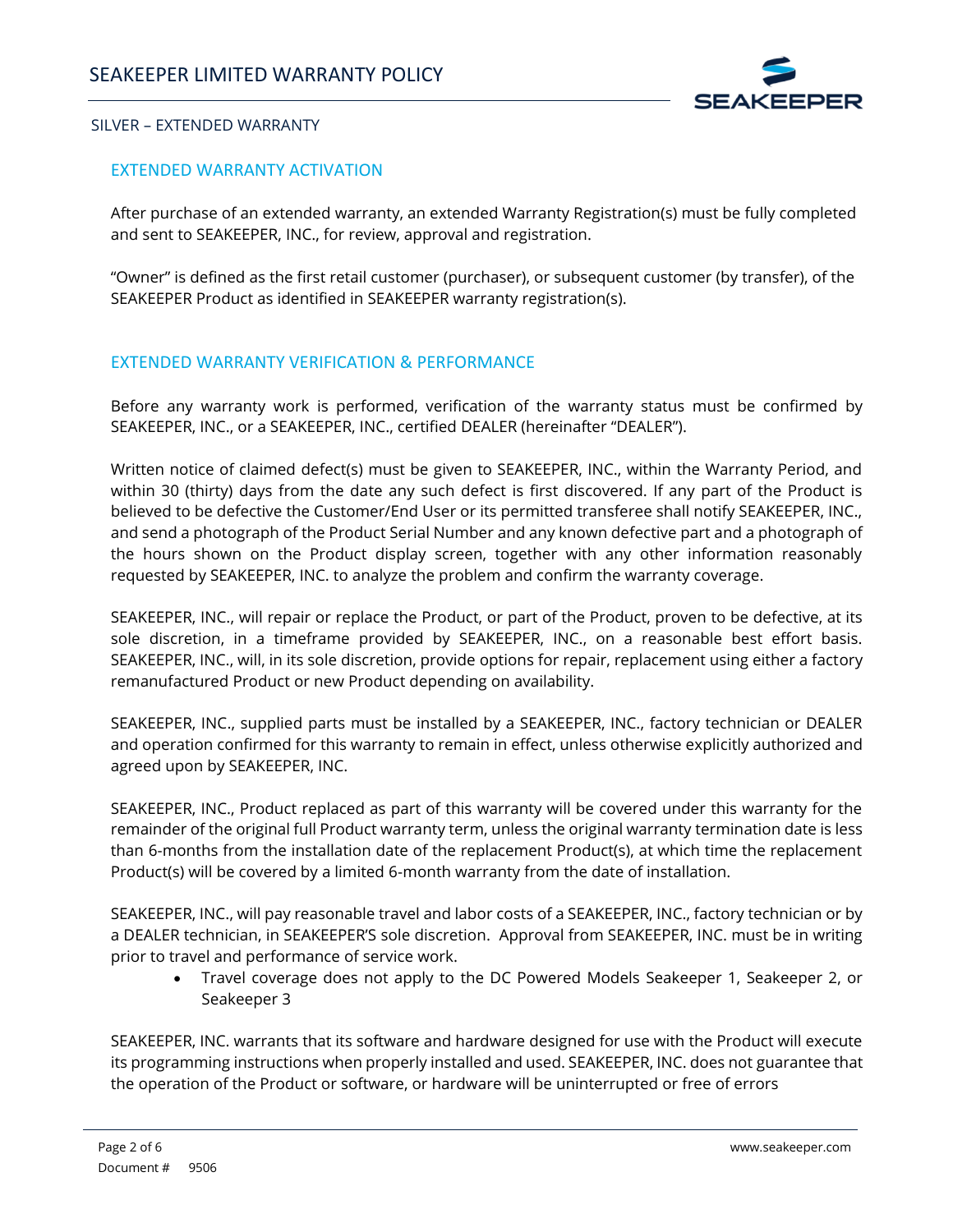

# **EXCEPTIONS**

Any installation, repair or any handling of the Product shall be done only by an authorized person trained and explicitly authorized by SEAKEEPER, INC.

This warranty shall be void and not apply to defects resulting from:

- ANY UNAUTHORIZED MODIFICATION OF THE PRODUCTS AS SHIPPED WILL RESULT IN VOIDING THIS WARRANTY.
- An application or installation method not approved by Seller, including improper or inadequate site preparation, faulty installation, handling during maintenance or otherwise, if any, by the Customer and/or the End User, as well as to defects attributable to loading/shipment/delivery of the Product or any other defect or damage not attributable to SEAKEEPER, INC.
- Defects resulting from Customer's or any third-party interface of equipment, hardware or software if installed, connected or loaded into and/or onto the Product.
- Misuse, operator error or fault caused by the failure of an external unit (i.e. Sea Water pump, Ships power supply).
- Any gross negligence or willful misconduct.
- Excessive exposure to water (salt or fresh) including submersion (partial or full) of any Electrical or Electronic components or major component such as the gyro sphere.
- Acts of Nature such as, but not limited to, fire, flood, wind and lightning
- Failure of the Customer/End User to strictly comply with any of the following requirements:
	- $\circ$  Operation and Maintenance according to the guidelines and recommendations specified in the SEAKEEPER, INC., Operation Manual.
		- Proof of such compliance shall be provided upon request.

## EXTENDED WARRANTY LIMITATIONS & EXCLUSIONS

- Travel costs including but not limited to airline tickets, accommodation and living expenses of SEAKEEPER, INC., technicians, or a DEALER, unless otherwise pre-authorized in writing by SEAKEEPER, INC.
- Overtime labor rates are not covered. Labor performed outside normal working hours to complete a warranty service will be paid by SEAKEEPER, INC. at the standard retail rate.
- Travel labor only up to 4 hours, unless otherwise pre-authorized in writing by SEAKEEPER, INC.
- DC Powered Models Seakeeper 1, Seakeeper 2 and Seakeeper 3:
	- o All travel costs and expenses and labor costs associated with travel are excluded.
	- o Excludes expense for gasoline and transporting the covered SEAKEEPER to and from a DEALER, technician travel time, and any overtime.
	- o For complete Terms and Conditions reference Seakeeper Limited Warranty Policy 90496 for DC Powered Models
- Labor and material costs incurred and/or required in order to gain access to the product for removal and replacement including, but not limited to any custom or special rigging services, cranes, or any rental equipment required.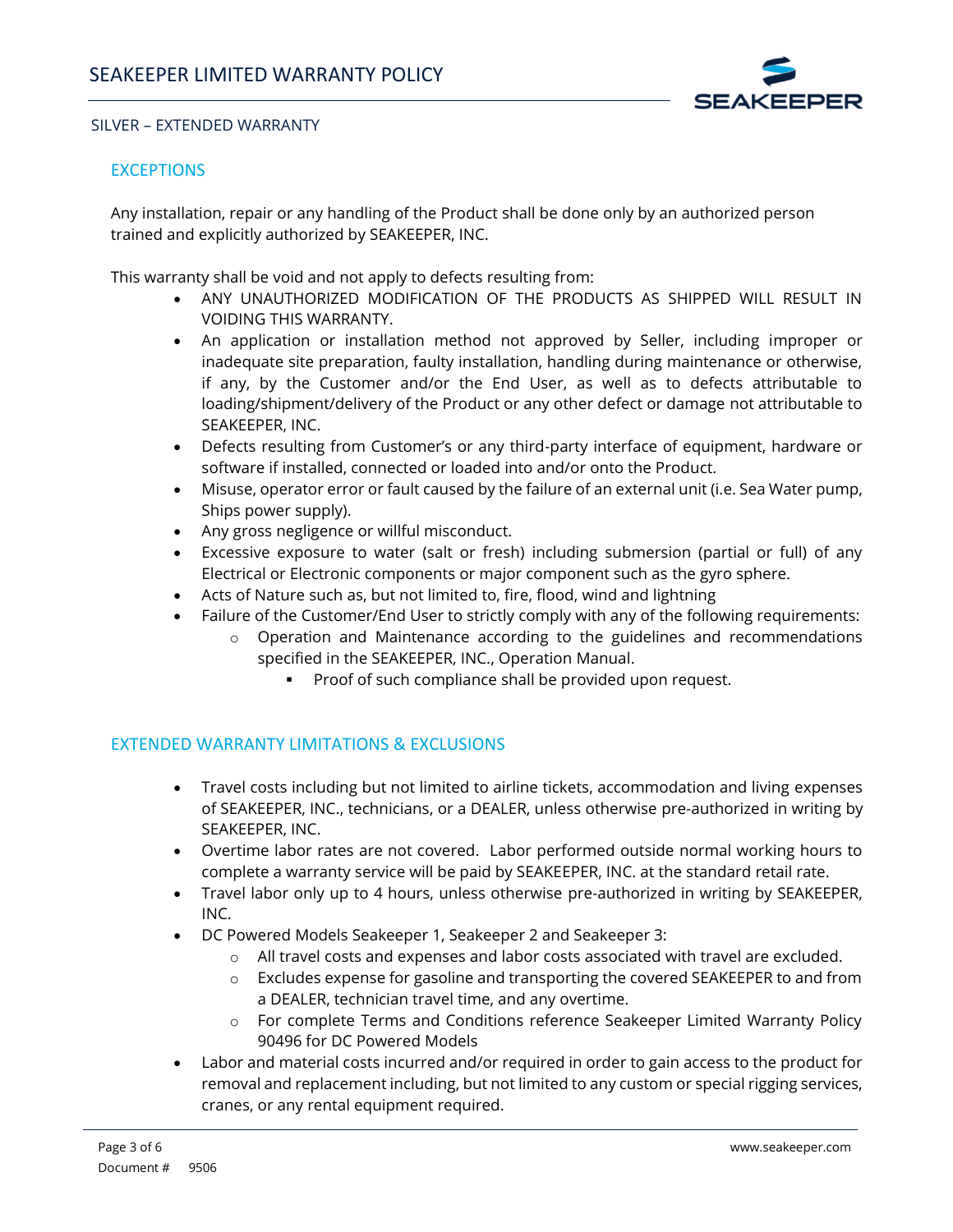

- SEAKEEPER, INC., shall not be responsible for any loss of time, inconvenience, loss of use, meals, lodging, communication costs, transportation, cargo damage, overtime, towing, any haul-out, dockage or harbor charges, or other indirect, consequential, incidental, special, or punitive damages resulting from a defect covered by this Limited Warranty.
- This warranty does not cover replacement or repair of any components damaged due to surface corrosion (cosmetic), or other corrosion damage of any components due to water exposure or electrolysis (stray current), or the costs associated with the repair or replacement.
- This warranty does not cover normal wear and tear of the following components or the costs associated with regular scheduled maintenance, repair or replacement:
	- o Zinc anodes
	- o All bushings, springs, vibration isolators, or latch components
	- o Normal preventive and scheduled maintenance and component inspections/replacements as specified in the SEAKEEPER, INC., Operation Manuals and any other Maintenance Schedule documentation.
- A limited 'Parts Only' warranty for components supplied as an option or accessory:
	- o All labor and travel costs and expenses are excluded from this warranty for:
		- Sea water pumps
		- Displays or gauges

## ADDITIONAL EXCLUSIONS

This warranty does not cover the installation of the Product (Goods) on a vessel, or the design of any particular installation, including foundation. A Buyer (Customer), installer or OEM/boat builder is responsible for contracting with a naval architect to determine the correct design for installation on the Buyer's (Customer's) specific vessel, and for contracting with an installer or OEM/boat builder for actual installation on that vessel in accordance with the design. For the convenience of the parties, and to assist the Buyer's (Customer's) naval architect and boat builder in making their own independent professional decisions, Seakeeper (Seller) has placed on its website some generic drawings of various installation designs which may be useful as a starting point to the (Buyer's) Customer's own naval architect and boat builder in connection with their work on Buyer's (Customer's) specific vessel.

SEAKEEPER, INC. (SELLER) MAKES NO WARRANTIES, EXPRESS OR IMPLIED, INCLUDING NO WARRANTY OF MERCHANTABILITY OR FITNESS FOR A SPECIFIC PURPOSE (WHICH WARRANTIES ARE HEREBY EXPRESSLY DISCLAIMED) THAT THE GENERIC DRAWINGS OF VARIOUS INSTALLATION DESIGNS PROVIDED BY SEAKEEPER, INC. (SELLER) WILL BE APPROPRIATE FOR BUYER'S (CUSTOMER'S) VESSEL, BUYER'S (CUSTOMER'S) OWN NAVAL ARCHITECT AND BOAT BUILDER MUST USE THEIR INDEPENDENT PROFESSIONAL JUDGMENTS IN USING OR MODIFYING THESE DRAWINGS TO FIT THE SPECIFIC NEEDS, DESIGN AND LOAD-BEARING REQUIREMENTS OF BUYER'S (CUSTOMER'S) VESSEL.

All the above shall apply to any applicable omission to act. In these cases, repairs will not be completed under this Warranty.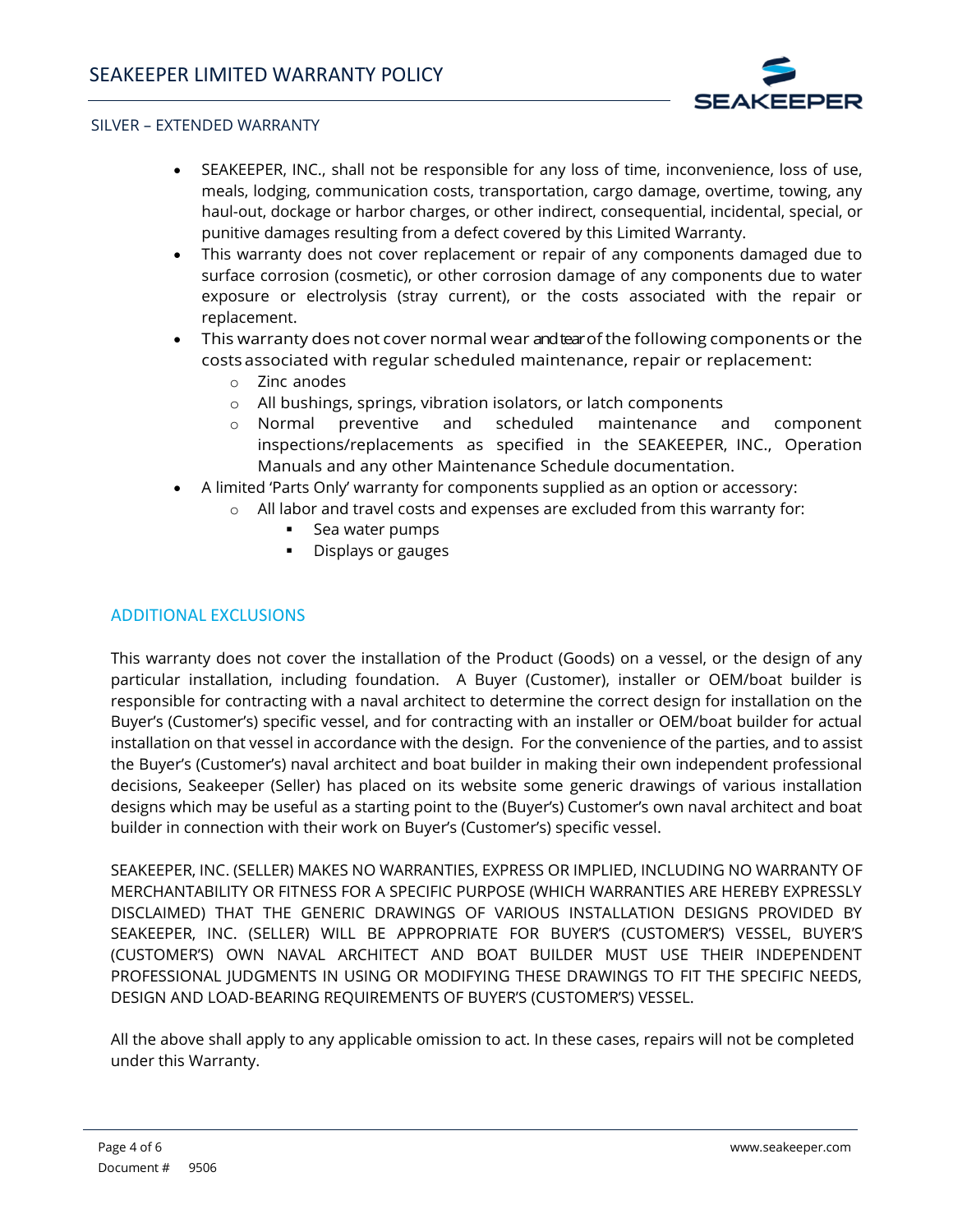

## OWNER RESPONSIBILITIES

The Owner will be responsible for the following:

- Providing evidence of the date of sale to the first retail purchaser, verifying the 'in-service' date.
- Notifying SEAKEEPER INC., or DEALER within 30 days of the discovery of failure.
- Operating and maintaining the Product in strict accordance with SEAKEEPER INC., policies and guidelines and outlined in the SEAKEEPER INC. Installation and Operation Manuals.
- Providing sufficient access to perform regular maintenance and typical repair activities.
- Providing sufficient access to and reasonable ability to remove the Product from the installation in the event of a warrantable failure.
- In addition, the Owner will be responsible for:
	- $\circ$  Incremental costs and expenses associated with Product removal and reinstallation resulting from non-standard installations.
	- $\circ$  Costs associated with rental of any equipment needed during the replacement or repair of the Product.
	- o Costs associated with labor overtime and expedited shipping requested by the Owner.
	- o All Travel costs & expenses
	- $\circ$  All downtime expenses, fines, all applicable taxes, and other losses resulting from a warrantable failure.

## TRANSFER OF EXTENDED WARRANTY

This limited extended warranty is transferable to a subsequent Owner, but only for the remainder of the unused portion of the limited extended warranty. To transfer the warranty, written notice must be given to SEAKEEPER within 30 days of such transfer to the subsequent Owner. Notice may be provided by email, mail or fax and include a copy of the bill of sale or purchase agreement, new Owner's name, address and SEAKEEPER Stabilizer Serial Number and RUN / SEA hours to SEAKEEPER's warranty registration department within 30 days. Upon processing the transfer of warranty, SEAKEEPER will record the new Owner's information.

Seakeeper, Inc. 45310 Abell House Lane, Suite 350 California, MD 20619 Phone: +1 410 326 1590 Fax: +1 410 326 1199 [extendedwarranty@seakeeper.com](mailto:extendedwarranty@seakeeper.com)